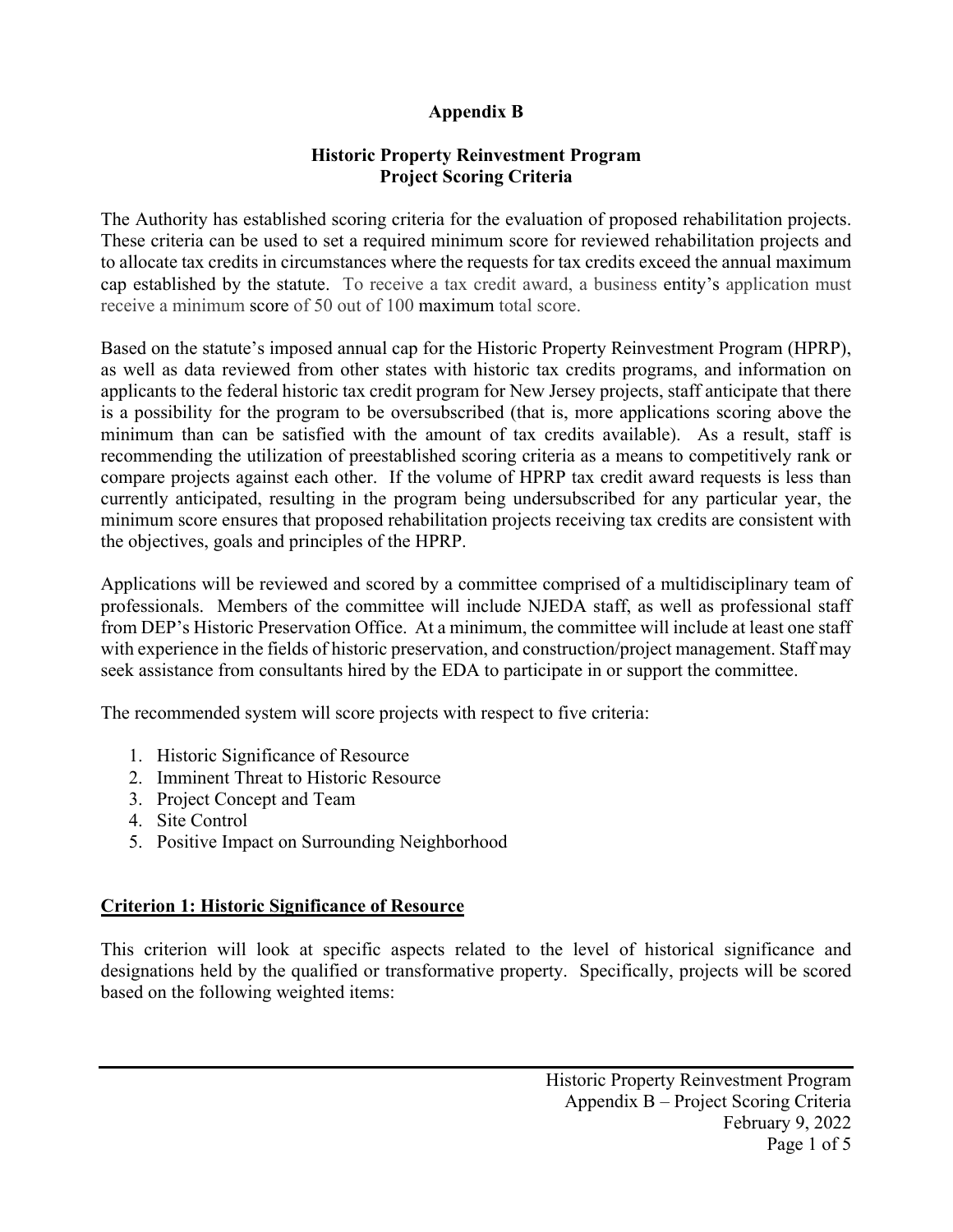- Property's Significance
	- Methodology: What is the level of significance of the qualified or transformative property in its current status? Is it the only or one of a limited number of representative example(s) of a type/period/feature of historic significance, or is it the only existing known property associated with a significant historic figure, historical event, period, or historical feature? Review will be guided by the Criteria for Evaluation as outlined in 36 CFR § 60.4, and N.J.A.C. 7:4-2.3. Scoring: Scale of 0-15 points
- Historic Fabric/Integrity
	- Methodology: Does the site retain the ability to convey its historic significance? Are the aspects of integrity (location, design, setting, materials, workmanship, feeling, association) as outlined in the original designation remain? Do the most significant historic features, finishes and materials remain in place? Scoring: Scale of 0-13 points
- Level of significance

|          | Methodology: What is the level of significance identified within the historic resource |          |  |  |  |
|----------|----------------------------------------------------------------------------------------|----------|--|--|--|
|          | designation? National, State or Local?                                                 |          |  |  |  |
| Scoring: | National Significance                                                                  | 3 points |  |  |  |
|          | State Significance                                                                     | 2 points |  |  |  |
|          | Local Significance                                                                     | 1 point  |  |  |  |

• Type of Designation

|  | Methodology: What is the highest type of designation held by the historic resource? |  |  |  |
|--|-------------------------------------------------------------------------------------|--|--|--|
|--|-------------------------------------------------------------------------------------|--|--|--|

| Scoring: | National Register of Historic Places                  | 4 points |
|----------|-------------------------------------------------------|----------|
|          | New Jersey Register of Historic Places                | 3 points |
|          | Pinelands Commission Historic Resource Designation    | 2 points |
|          | Identified/Registered by a Certified Local Government | 1 point  |

*(For Transformative projects, a property with a NJ Register listing AND a Determination of Eligibility from the Keeper of the National Register of Historic Places will equal a NR listing in score value and will therefore result in 4 points)*

• National Historic Landmark

Methodology: Has the historic resource been recognized as a National Historic Landmark by the Secretary of the Interior? Scoring:  $Yes-6 points$  No – 0 points

**Criterion 1 – Maximum Total Points: 41**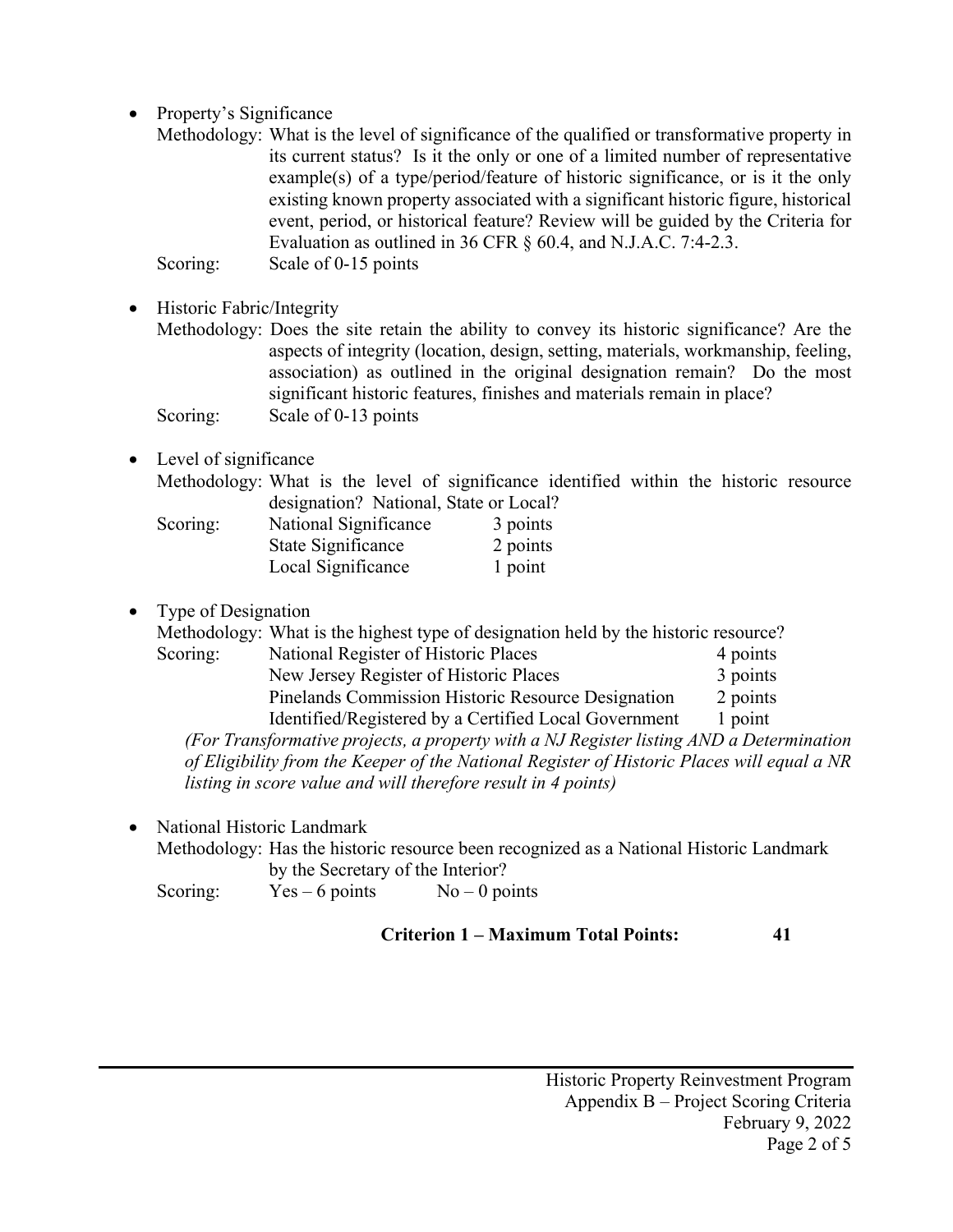## **Criterion 2: Imminent Threat to Historic Resource**

This criterion evaluates potential threats to historic resources and seeks to award additional points to projects that include the rehabilitation of a qualified or transformative property that without assistance from the HPRP, face an imminent threat and may be lost due to deteriorated physical condition or encroachment from new development. Specifically, projects will be scored based on the following weighted items:

- Building Envelope Methodology: Is the property in danger due to issues with the Building Envelope which are causing water infiltration (roof leaks, missing or leaking windows or doors)? Scoring: Scale of 0-3 points, to be determined based on level of condition
- Structural Condition
	- Methodology: Is there significant damage to structural components such as foundation, roof rafters, load bearing walls, columns and/or beams? Unless damage is to such a degree that it is easily noticeable (such as in the case of the partial collapse of a portion of the structure), or it already has been condemned or deemed unsafe by a building official with jurisdiction over the site or project, a structural report from a Structural Engineer must be included.

Scoring: Scale of 0-5 points, to be determined based on level of condition

• Vacancy

Methodology: Has the building been fully vacant for at least continuous 1 year (without utilities)?

| Scoring: | 5+ Years Continuously Vacant  | 5 points |
|----------|-------------------------------|----------|
|          | 4-5 Years Continuously Vacant | 4 points |
|          | 3-4 Years Continuously Vacant | 3 points |
|          | 2-3 Years Continuously Vacant | 2 points |
|          | 1-2 Years Continuously Vacant | 1 points |

• Encroachment

Methodology: Is there encroachment in the immediate vicinity that is believed to pose an immediate or near future threat to the historic resource? Scoring: Scale of 0-3 points

# **Criterion 2 – Maximum Total Points: 16**

## **Criterion 3: Project Concept and Team**

This criterion evaluates how well is the project conceptualized/thought-out. It takes into consideration qualification and experience of the project team, proposed project concept/approach,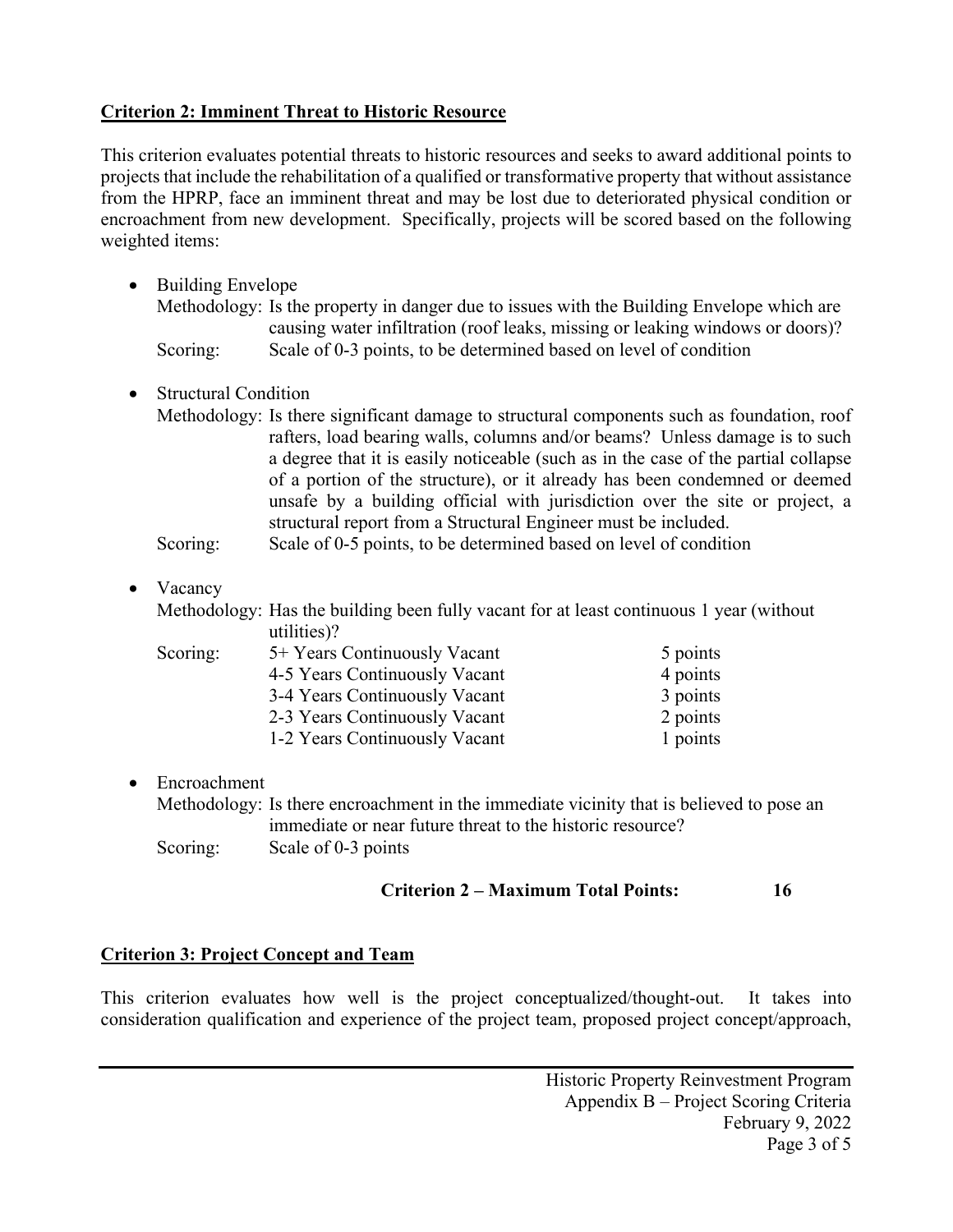and consideration of historic resources, as well as whether the project schedule and budget seem realistic and follow industry standards. Specifically, projects will be scored based on the following weighted items:

- Project Reviews and Approvals
	- Methodology: Have the plans and specifications been reviewed and approved by all applicable reviewing bodies (building permits, planning board, historic commission, DEP, etc.)?

Scoring: Scale of 0-5 points

- Project Schedule Methodology: Is the project schedule realistic and achievable within the selected rehabilitation period? Scoring: Scale of 0-3 points
- Construction Cost Estimate (CCE) Methodology: Does the Construction Cost Estimate meet realistic and current market value/cost for a project of this size/scope/complexity? Was it prepared by a qualified professional with experience preparing CCEs for projects addressing historic structures? Scoring: Scale of 0-3 points
- Experience and Qualifications

Methodology: What is the level of experience and qualifications of the applicant, any coapplicant, and any relevant team members (such as: developer, design professionals, cultural resource consultants, or specialized contractor or subcontractor), and do they have a demonstrated history of successful completion of projects of similar size/scope/complexity? Scoring: Scale of 0-5 points

### • Proposed Project Approach

Methodology: Does the proposed project approach include adequate consideration of historic resource(s)? If the project includes ground disturbance, does the project approach clearly define how known, or previously unidentified archeological resources will be addressed if encountered during the course of the project? Has information provided fully addressed requirements for compliance with the Secretary of the Interior's Standards for Rehabilitation and does it include detailed, specific proposed treatment for interior and exterior historic fabric, materials, and spaces throughout the property?

Scoring: Scale of 0-15 points

#### **Criterion 3 – Maximum Total Points: 31**